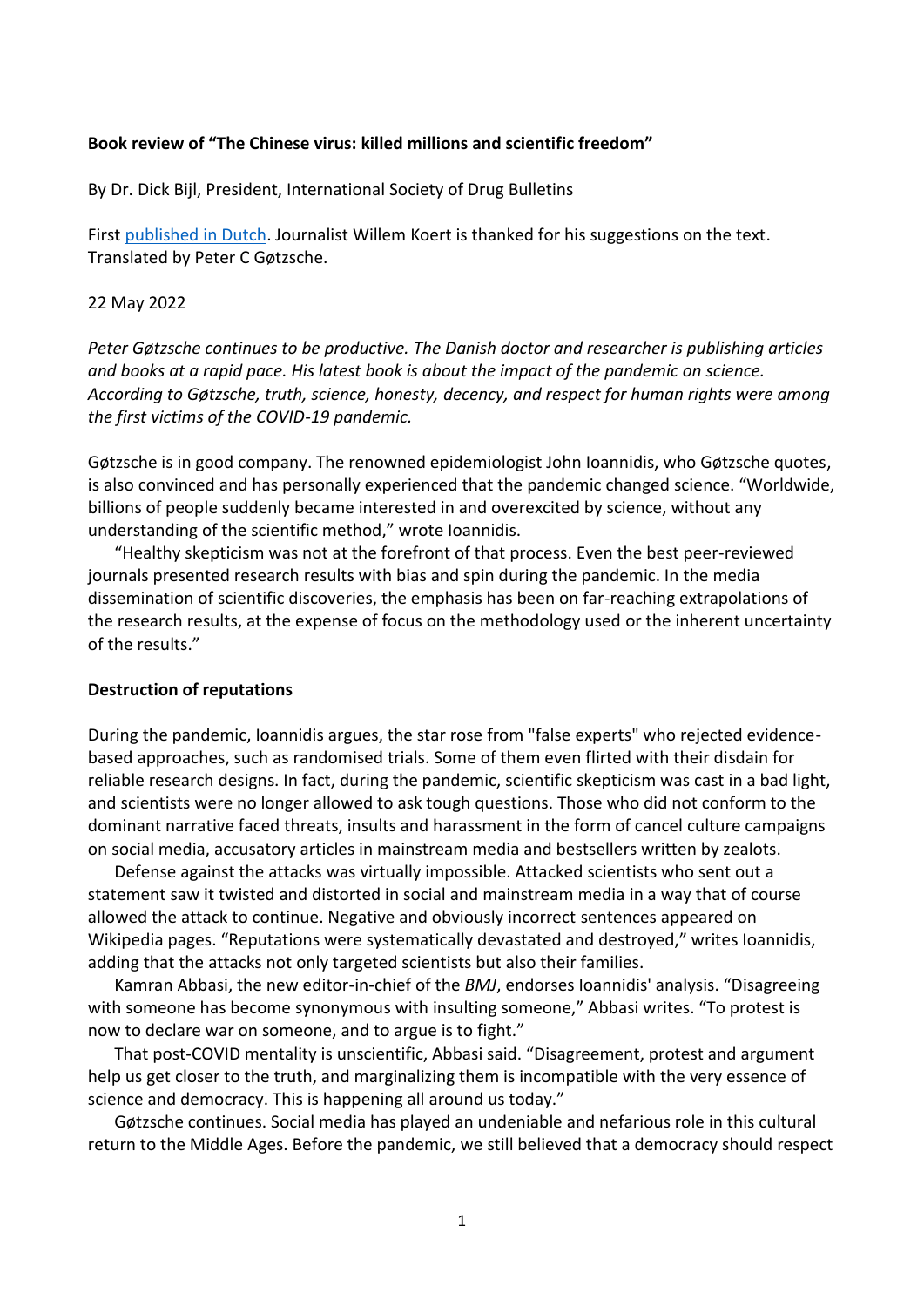minority views, but thanks in part to intolerant companies such as Facebook, minority views are now struggling.

# **Big Tech**

In an era in which social debate takes place to a large extent on Internet forums such as Facebook, LinkedIn and Twitter, the attitude of Big Tech has horrifying implications. Social media, their censorship and Big Tech-facilitated fact-checkers, through their relentless attack on scientists and dissenting citizens, pose a threat to democracy, open society and free scientific debate.

The stance of social media during the pandemic evokes associations with the religious police in Iran, the Taliban in Afghanistan, the Chinese Communist Party, and the Ministry of Truth in George Orwell's 1984. Social media has grown into monsters in a matter of years, and we still have no idea whether – and if so, how – we can combat them. The moment we let some young adults on Facebook decide what is true or false, we are doomed.

## **Traditional media**

The Silicon Valley tech companies are relatively young, and that is perhaps a mitigating circumstance. The industry has had little time to develop and implement codes of ethics. The traditional media cannot fall back on that excuse. Virtually everyone who works in the mainstream media is aware that asking critical questions and exposing unfairness are the media's most important jobs. However, this did not happen during the pandemic. Everyone lied.

The *New York Times*, *Nature*, *Lancet*, *Science*, *New England Journal of Medicine*, *Scientific American* and many other once highly regarded media looked away, twisted reality or lied. In his book, Gøtzsche makes no secret of the fact that few writers, journalists and scientists were willing to investigate the conflict of interest between the mainstream mass media, Big Tech, scientific journals, scientists and Chinese interests. There was every reason for such an exercise, but the Western publishers of scientific media adhered to the same censorship guidelines as the Chinese state media during the pandemic. They sacrificed their mission to protect academic freedom for a monetary gain.

The US government did not behave much better during the pandemic. NIH Director Anthony Fauci and President Joe Biden stated in interviews without flinching that people couldn't get infected if they were vaccinated. That means the vaccines would have 100 per cent efficacy, which is patently incorrect. Even the makers of the vaccines have never dared to claim that, in their otherwise rambling studies. However, when a health magazine's fact-checkers checked these statements, the nonsense received a stamp of approval.

## **Cover up**

It is no wonder that under these circumstances, the true origin of the COVID-19 pandemic has been covered up. According to Gøtzsche, this operation is the worst cover-up in the history of medicine. It is inconceivable that from the moment this new disease appeared on the scene, governments and research institutions have not made serious efforts to uncover the chain of events that killed several million people.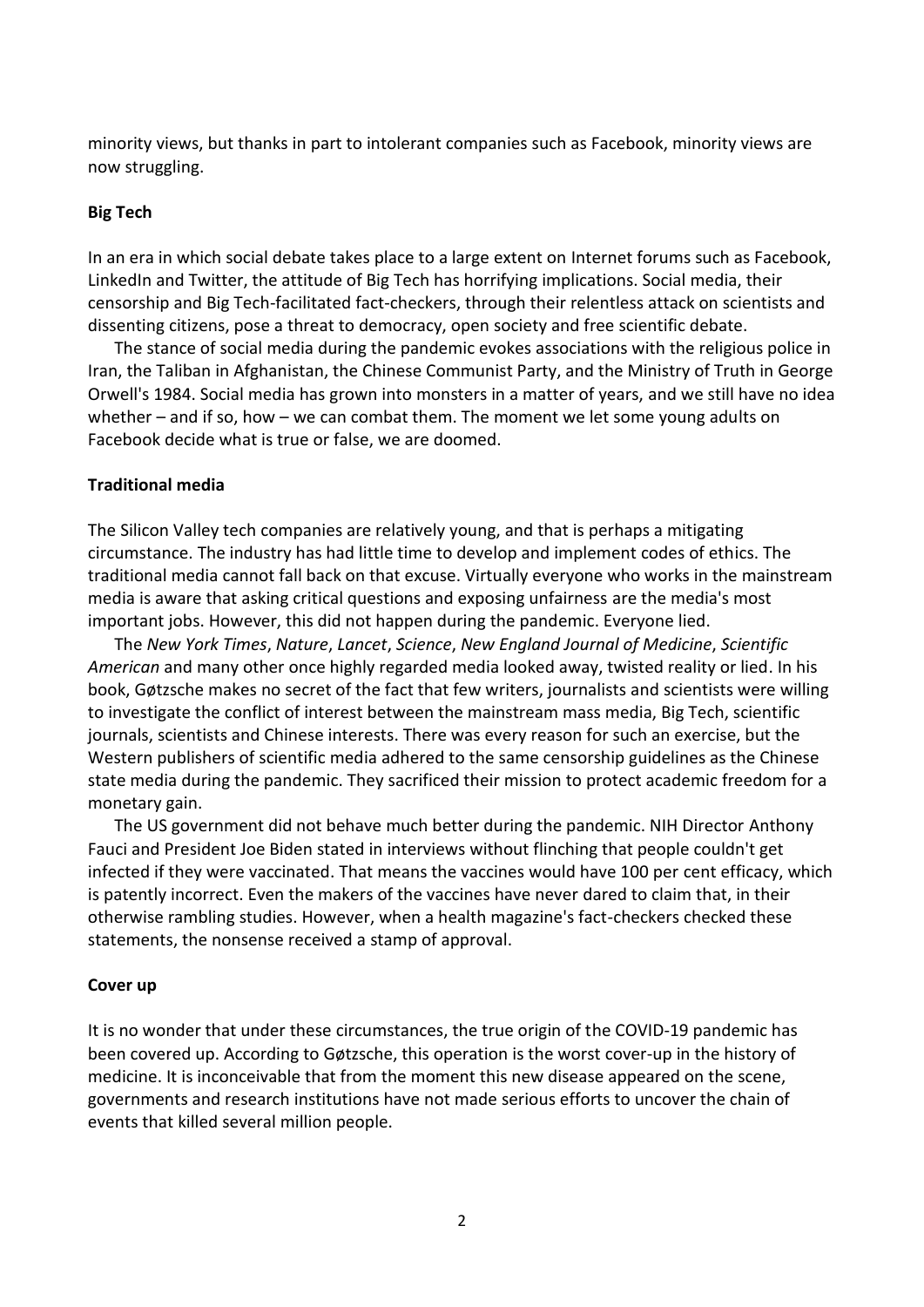Top officials, individuals and organisations with a dual agenda have hijacked the crisis and used it for their own ends. Even *The Lancet*, once the figurehead of medical science, turned to censorship of the worst kind while simultaneously spreading fake news in ways previously unheard of in science.

An important cause of the decline of science was the omertà of the virologists. After all, if the public knew that the virus that killed their loved ones, bankrupted their businesses and deprived them of their freedom, had escaped from a virology lab, it would have an impact on the virologic profession.

Another cause was the lack of professional ethics of most science journalists. Unlike political reporters, they uncritically copied what their sources said.

#### **Inquisition**

In science, an open debate is a requirement for arriving at a sound scientific understanding. During the COVID-19 epidemic, the debate was by no means open. There was usually room for only one interpretation and one truth, as if it were a religious dogma. In many ways, the debate over COVID-19 resembles the dark period at the end of the Middle Ages when the Spanish Inquisition hunted heretics.

Just as priests during the Inquisition accused individuals of dissent about religion of heresy, social media's uncrowned kings put the label "anti-vaxxer" on anyone who dared be critical of corona policies and mass vaccinations. Just as the medieval church resisted scientific insights when they contradicted religious doctrines, so editors of scientific journals and the zeitgeist caught up with researchers while refusing to face the facts. Just as medieval universities only taught what the ecclesiastical bureaucracy had approved, most medical journals now only carry the message of the pharmaceutical industry.

It will be clear that under these conditions, which are aimed at forcing a consensus no matter what, science languishes. After all, science is not about consensus. Science is the opposite of consensus. Scientists disagree, and by the grace of that disagreement, science advances. "Without the possibility of an open debate, science simply ceases to exist," the Belgian doctor Jan Vandenbroucke once remarked.

## **Conflicts of interest**

The politicization of science in modern history is not new. Dictators and autocrats are guilty of this. They allow themselves to be glorified in the process, while at the same time they enrich themselves. The prioritization of politics over scientific fairness has left most Chinese medical research unreliable and has allowed a new virus to spread across the world. It is too easy to put the responsibility for this solely on China. The United States is at least complicit.

The politicization of science in the West stems from a blatant conflict of interest between institutions that Western societies expect to defend our interests, and large corporations pursuing their own interests. We tacitly assume that our institutions can act as a counter-force against the powerful companies if necessary, but in reality the companies have infiltrated our institutions to the very core. One example is the World Health Organization, which is quietly funded by Bill Gates, one of the richest and most powerful men in the world.